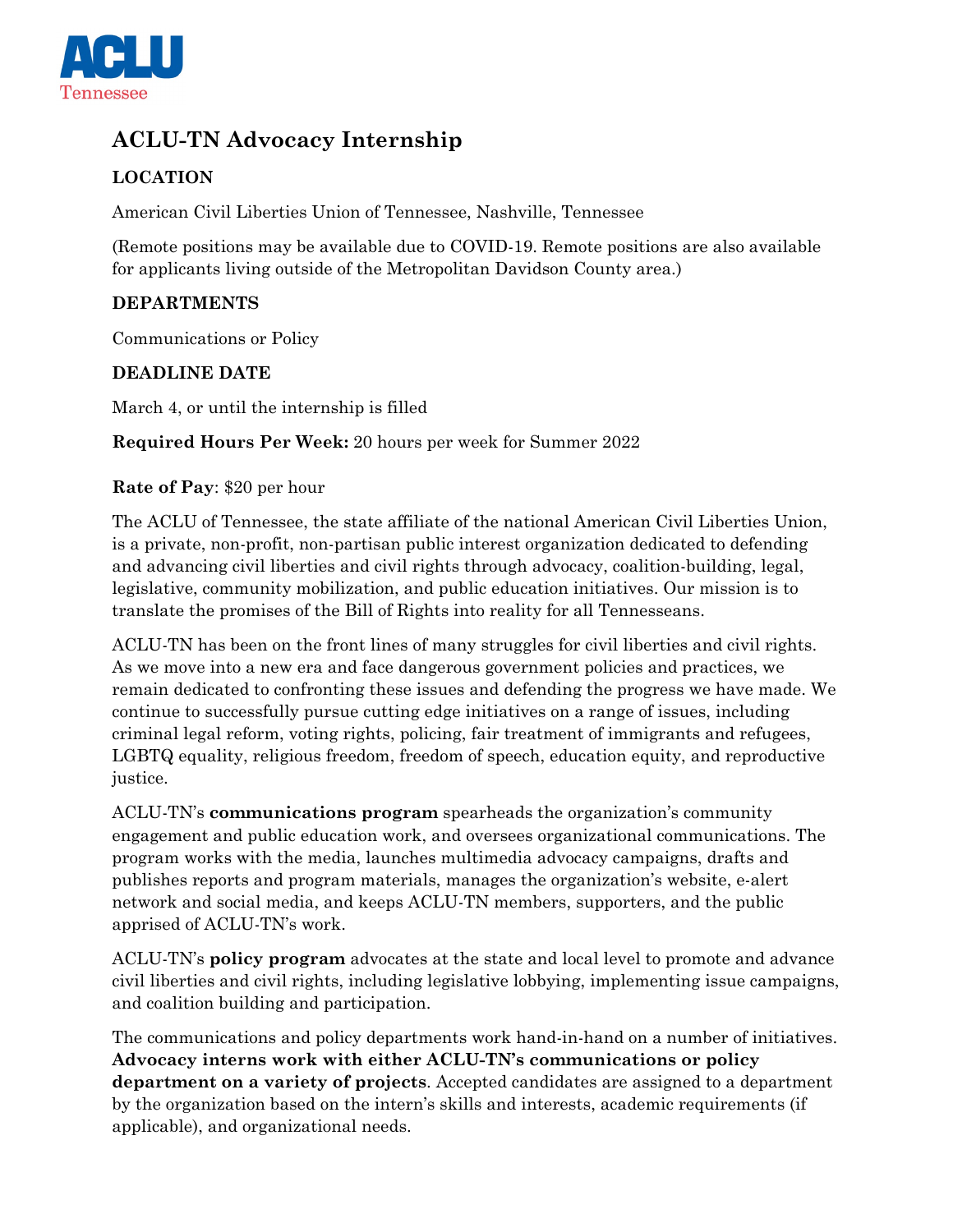

## **Possible projects may include:**

- Legislative research
- Supporting public education campaigns, local campaigns and events
- Engaging in advocacy at the local level to promote civil liberties and civil rights
- Assessing public education materials and assisting in identifying materials to develop
- Assisting with social media updates and strategy
- Supporting research and writing of policy briefers, reports and other educational materials
- Assisting in outreach opportunities across the state and staffing tables at events, including both in-person and virtual events
- Creating and designing posters, flyers, and more
- Producing content for the website, newsletters, press releases, e-blasts, advocacy materials, and other materials as necessary
- Creating summaries and/or analyzing statewide civil liberties news developments, policy issues, etc.
- Expanding and maintaining the press database and creating reports of media mentions and news
- Working on special projects
- Other duties as determined by the needs of the department or organization
- In addition to project or program specific assignments, interns occasionally engage in administrative work

# **ADVOCACY INTERN DESIRED QUALIFICATIONS:**

This internship is open to both students who are currently enrolled in an undergraduate or graduate program and to people who are not students but who can apply their unique lived experiences, passion for social justice and desire to learn more about ACLU-TN's programmatic work to the position of intern. All applicants are expected to possess the following:

- Interest in and commitment to civil liberties and civil rights, and to racial and social justice
- Excellent research, writing and communications skills
- Proficiency in Microsoft Office Suite and web-based research
- Ability to work independently with minimal supervision and as a team member
- Solutions-oriented approach
- Detail-oriented with the ability to manage projects
- Sense of humor

# **HOW TO APPLY:**

- 1. Visit<https://action.aclu.org/volunteer/2022-intern-application-form> and complete the "Intern Application Form."
- 2. Create a single PDF or Word document that includes all of the items bulleted below and email it to [applications@aclu-tn.org,](mailto:applications@aclu-tn.org) referencing "Advocacy Internship – *Your Name*" (ex. "Advocacy Internship – Roger Baldwin") in the subject line: